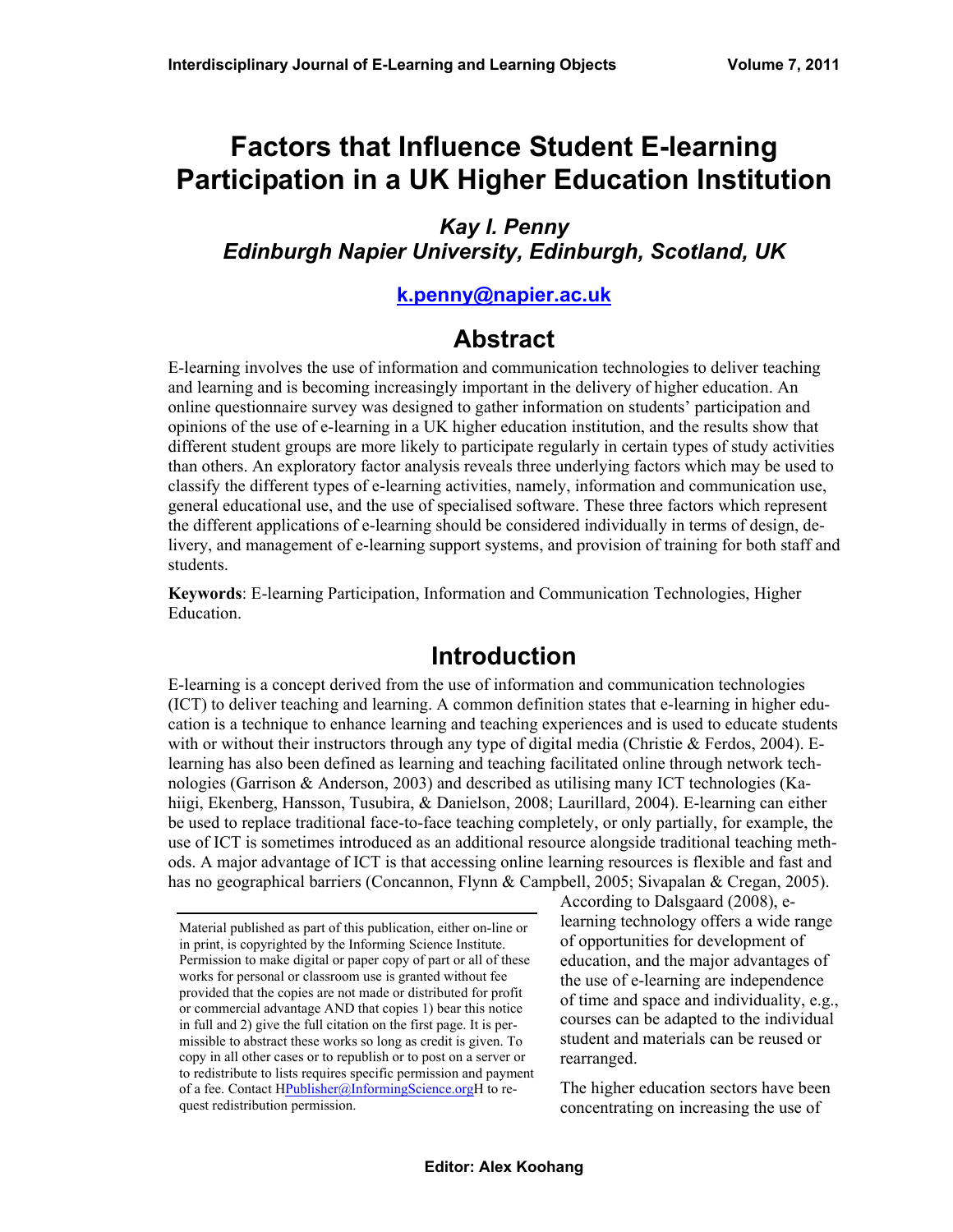online applications of e-learning by using the internet to enhance education (Arabasz & Baker, 2003). With the rapid growth of e-learning, computers are now used by students in many different educational processes and are considered to be valuable tools to enhance learning in higher education. Wenger (1998) has argued that participation is an intrinsic part of learning; hence a key challenge for e-learning is to enhance student participation (Bento  $\&$  Schuster, 2003). It is believed that learner participation may be enhanced by the use of computer-mediated media in both traditional and e-learning settings (Haythornwaite, 2002; Leidner & Jarvenpaa, 1995). Online learner participation has been defined as a process of learning by taking part and maintaining relations with others, a complex process comprising doing, communicating, thinking, feeling and belonging, which occurs both online and offline (Hrastinski, 2008). Hrastinski (2009) provides a review of the literature in the area of online learner participation and claims that participation and learning are intricately interrelated and that, in order for learners to take full advantage, the participation experience needs to be satisfactory.

Davies and Graff's (2005) study measured students' access to communication areas and the group area and used this measure to represent the degree of participation. Their findings concluded that students who failed in at least one module interacted less frequently than students who passed all their modules. Another study by Sivapalan and Cregan (2005) found that students who demonstrated an active participation in online activities scored better marks. It has also been suggested that participation has a positive influence on learner satisfaction (Alavi & Dufner, 2005) and retention rates (Rovai 2002).

Vonderwell and Zachariah (2005) found that online learner participation is influenced by technology and interface characteristics, content area experience, student roles and instructional tasks, and information overload.

The literature shows that online participation is associated with student achievement, and the motivation behind this study is to try to determine if particular groups of students are not making sufficient use of online learning, so that these groups of students may be further encouraged to use online activities in order to enhance their overall learning experience.

The aims of this study are (1) to describe students' usage of various types of e-learning activities in higher education; (2) to investigate whether any demographic or study-related factors impact on how regularly students participate in e-learning activities; (3) to determine underlying constructs or classifications of the different types of e-learning participation; and (4) to determine which demographic or study-related student characteristics are independently associated with the underlying constructs of e-learning participation.

# **Methods**

A questionnaire survey was designed to gather information on students' experiences and opinions of the use of E-learning. Ethics Approval was sought from Edinburgh Napier University Business School and was granted in October 2009. The survey was piloted firstly to a small group of staff and students at the university, in order to check and refine the content of the questionnaire. Following the pilot, all students enrolled for study at Edinburgh Napier University were contacted in November 2009 and were invited to participate in the survey via a pop-up window when they next logged onto the learning management system, WebCT. An invitation to participate and a link to the online survey was also posted on the student portal internet page. The online questionnaire survey was administered using SurveyMonkey.com [\(http://www.surveymonkey.com](http://www.surveymonkey.com/)). In an attempt to maximise the response rate, students were contacted by email two weeks after the start on the survey. Students were thanked if they had already responded to the questionnaire and were reminded of the invitation to take part if they had not already done so. The survey responses were collected over a three-week period during November 2009.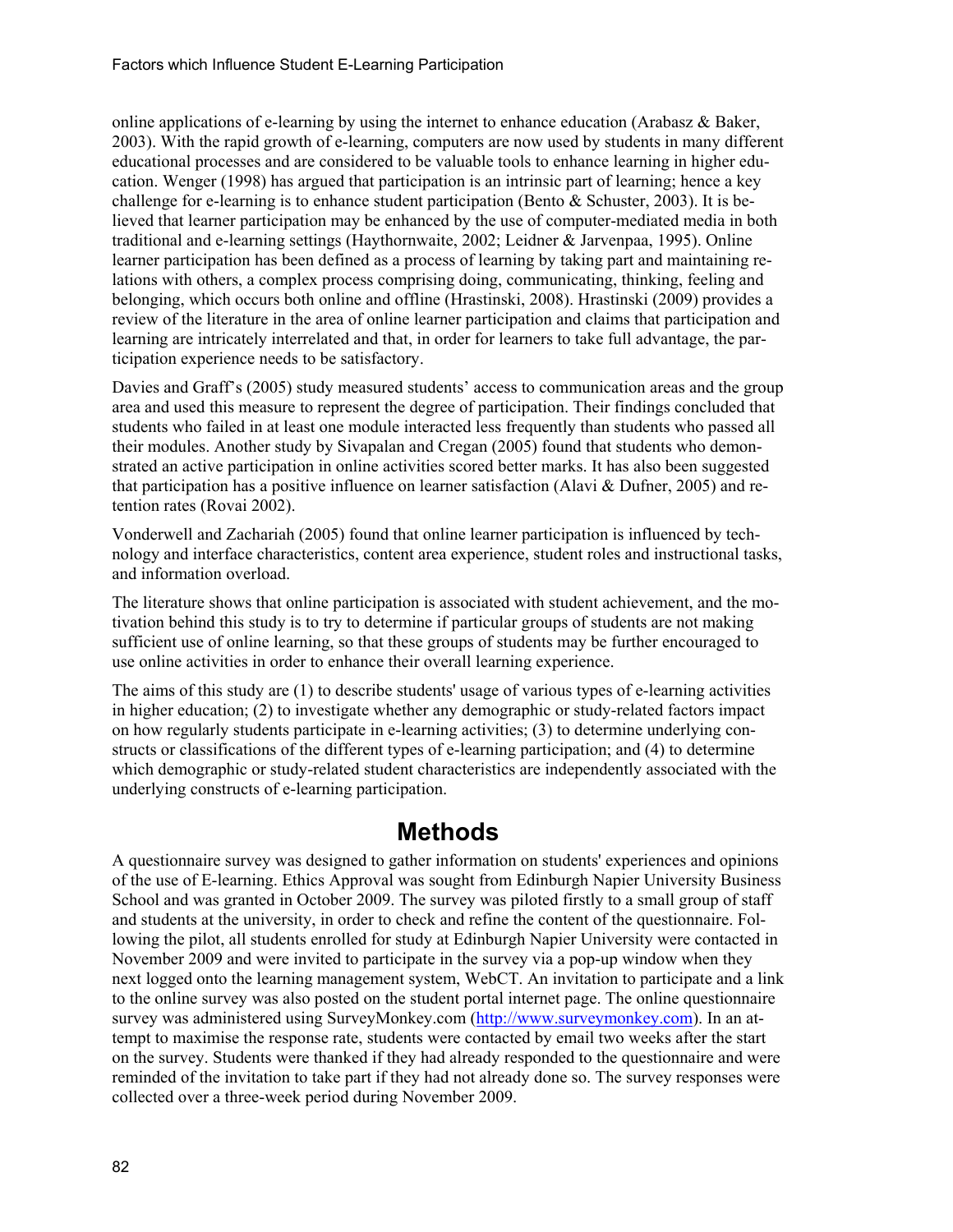### *Questionnaire*

Students were asked to provide some demographic information, such as age, gender, and some details regarding their studies, e.g., school of study, year of study, and type of degree. The questionnaire included a section on computer use, consisting of questions asking students whether they have access to a computer outside the university, the internet, and a high-speed internet connection.

Respondents were asked to estimate the number of hours spent per week on computer and internet use, in total and for educational purposes only. The next section on the questionnaire asked students to provide details of how often they used a computer or the internet for various tasks related to their studies, e.g., for preparing essays or using certain types of software, and how often they used the internet, e.g., for contacting lecturers and tutors or to participate in online discussions, etc. The data for these questions were collected using a five-point Likert scale with the options never, occassionally, sometimes, quite often and regularly.

The results presented in this paper are part of a larger questionnaire study which also gathered information on informatics skills, satisfaction with university ICT provision, and attitudes and opinions on the use of e-learning.

# *Data Analysis*

Summary statistics are presented to describe the sample of responents; this includes a breakdown according to age, gender and the level of study, type of degree, and school of study. Mann-Whitney tests and Kruskal-Wallis tests were used to test for differences in the number of hours spent per week using a computer and the internet for all puposes and for educational purposes only, in order to search for differences between student gender, age group, school, and level of undergraduate study. Chi-square tests for independence were carried out to test for associations between student gender, age group, school, and level of undergraduate study with student usage of the various applications of e-learning at university.

An exploratory factor analysis (Everitt  $\&$  Dunn, 2001), with the principal components method of extraction, was used to identify any underlying themes or classifications of the different types and usages of e-learning. The purpose of the exploratory factor analysis was to reduce the data set to a smaller set of summary variables or factors such that each factor comprises multiple e-learning measures that contribute to the same e-learning construct or theme.The Kaiser-Meyer-Olkin measure of sampling adequacy and Bartlett's test of sphericity were calculated to assess the suitability of carrying out a factor analysis on these data.

This was followed by logistic regression modelling (Hosmer & Lemeshow, 2000) to determine which student characteristics are associated with regular use of each of the underlying constructs or themes of e-learning participation as determined by the preceding factor analysis.

Statistical analysis was carried out using SPSS version 16, and in each part of the analysis or for each statistical test, all available data were included, i.e., respondents were excluded from the analysis only if they had a missing value on at least one of the variables included in that particular component of the analysis.

# **Results**

### *Questionnaire Response*

A total of 746 students responded to the online questionnaire survey. Several students did not fully complete the questionnaire survey and appear to have suffered from respondent fatigue towards the end of the questionnaire. Only 19 students (2.5%) did not provide their age, and four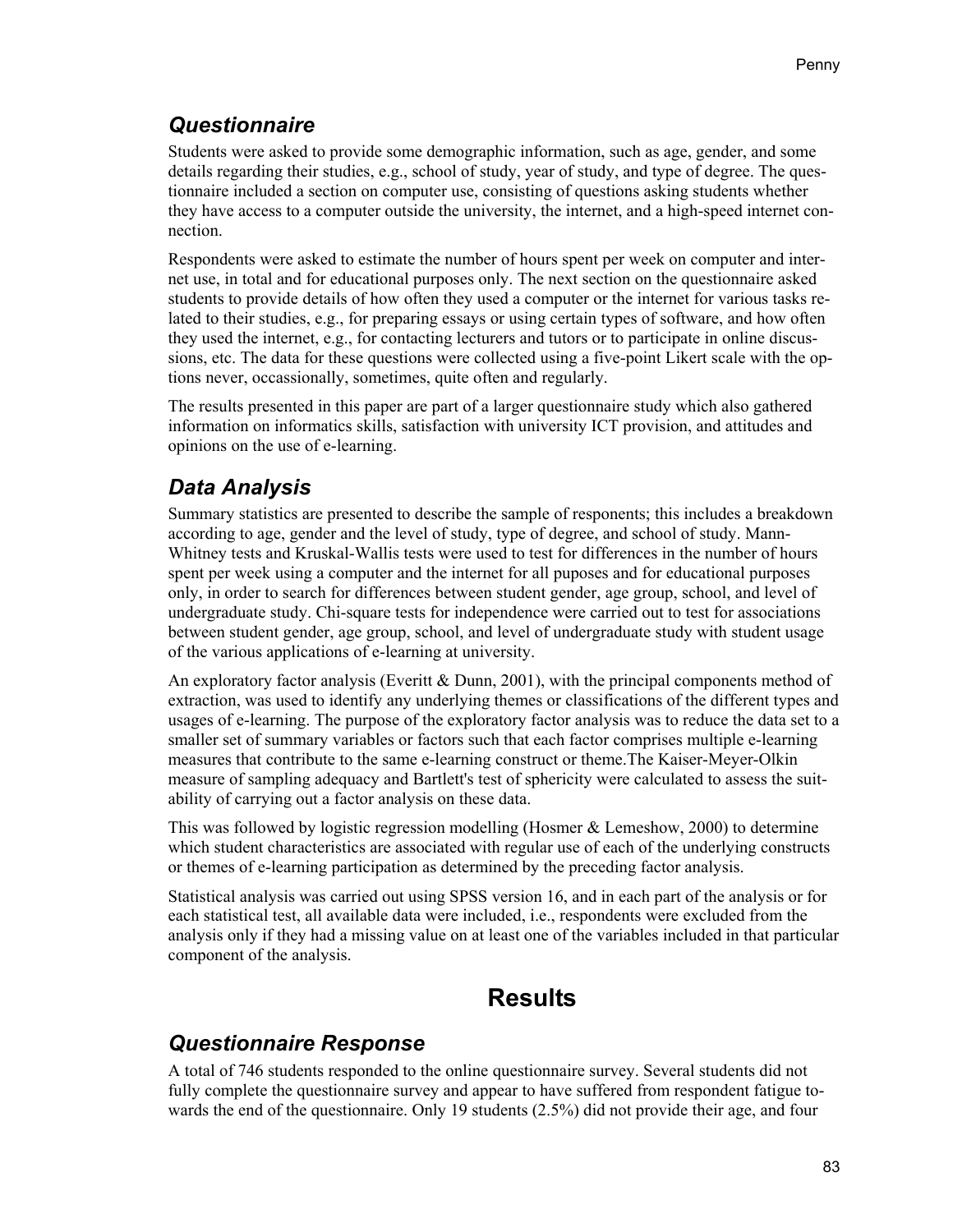students (0.5%) chose not to provide their gender. Approximately 10% of students who started the questionnaire did not answer the questions asking students to estimate how many hours per week they spend using a computer and on the internet for all purposes and for educational purposes only. Around 13% did not respond to questions asking how often they use a computer or the internet for a range of tasks connected with their university studies, e.g., 13.1% did not answer how often they use a computer for writing essays, reports, or other types of written papers.

#### *Descriptive Statistics: Sample Respondents*

The median age of respondents was 23 years ( $25<sup>th</sup>$  percentile = 20 years;  $75<sup>th</sup>$  percentile = 29 years). The youngest respondent was 16 years of age, and the oldest aged 80 years. The majority of respondents were female (64.3%) (Table 1).

| <b>Table 1. Sample Statistics</b>                     |                                             |  |  |  |  |
|-------------------------------------------------------|---------------------------------------------|--|--|--|--|
|                                                       | Median (25th, 75 <sup>th</sup> percentiles) |  |  |  |  |
| Age                                                   | 23(20, 29)                                  |  |  |  |  |
|                                                       | n(%)                                        |  |  |  |  |
| Gender: Male                                          | $265(35.7\%)$                               |  |  |  |  |
| Female                                                | 477 (64.3%)                                 |  |  |  |  |
| Faculty: Engineering, Computing & Creative Industries | $207(27.8\%)$                               |  |  |  |  |
| Health, Life & Social Studies                         | $269(36.2\%)$                               |  |  |  |  |
| <b>Business School</b>                                | $268(36.0\%)$                               |  |  |  |  |
| Mode of Study: Full-time                              | 638 (86.4%)                                 |  |  |  |  |
| Part-time                                             | $100(13.6\%)$                               |  |  |  |  |
| Level of Study: Postgraduate                          | $134(18.1\%)$                               |  |  |  |  |
| Undergraduate                                         | $607(81.9\%)$                               |  |  |  |  |

Two hundred and seven respondents (27.8%) were participating in programmes of study within the School of Engineering, Computing and Creative Industries; 36.2% within the School of Health, Life and Social Studies; and 36.0% within the Business School. Most respondents were studying at undergraduate level (81.9%), of which 27.8%, 24.2%, 27.3% and 20.6% of undergraduates were in years 1, 2, 3, and 4 respectively. The majority of students were studying fulltime (86.4%), and the remaining 13.6% of students were studying part-time.

Respondents were asked where their family or permanent home was situated; the majority were from Scotland, 28.2% from Edinburgh and 30.2% from elsewhere in Scotland. Only 7.8% stated that their family homes were elsewhere in the UK, and one third (33.7%) were from families based outside the UK. Almost half of respondents (47.9%) live in their family homes during term time and travel to and from university on a daily basis.

# *Usage of ICT*

The vast majority of respondents said they had unlimited use of a computer or laptop at home (97.5%), and 96.9% had internet access at home. Of those who had internet access at home, only 8 students (1.2%) had dial-up internet access, whereas all the others had a high speed internet connection, for example, via broadband or cable.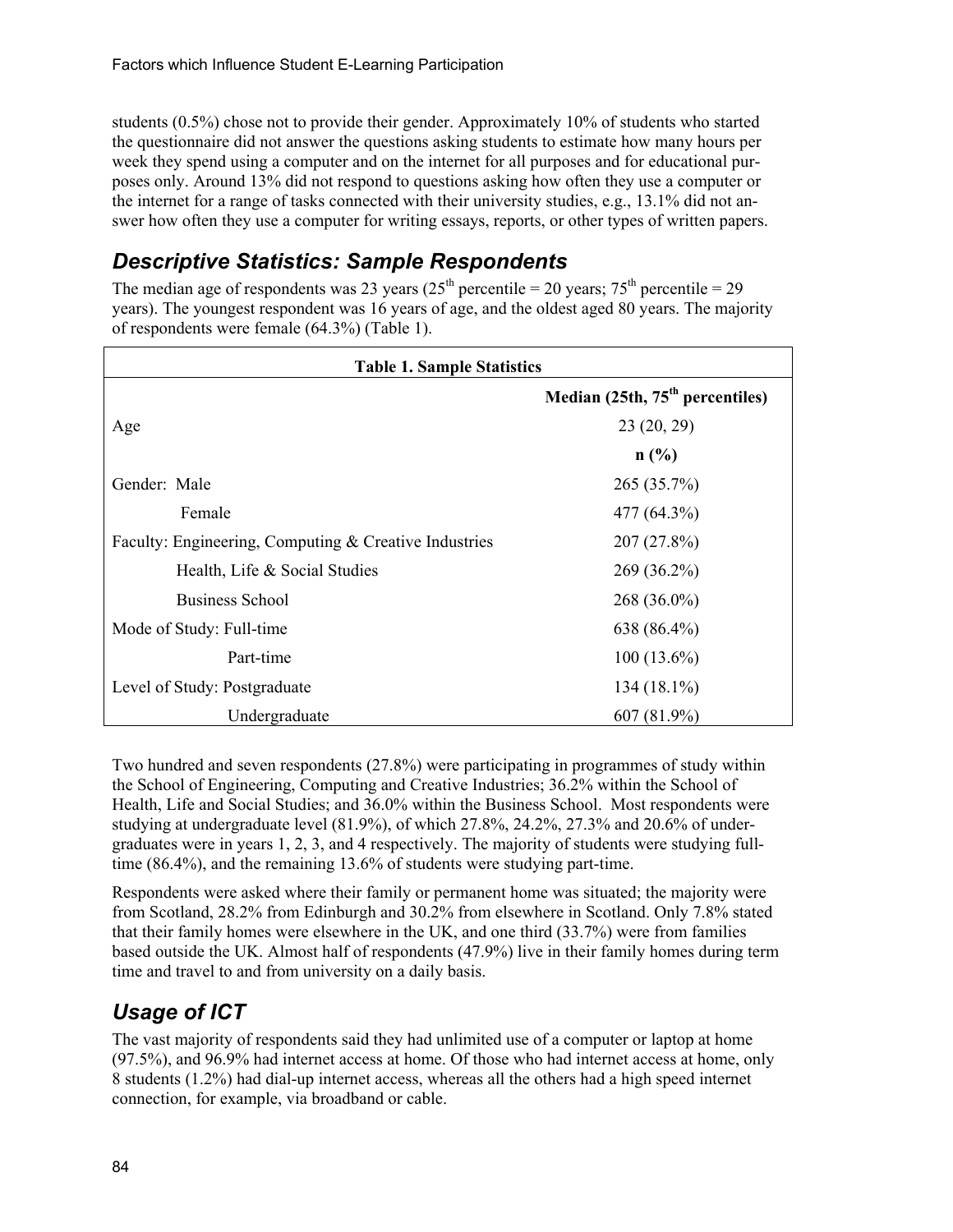Respondents were asked to estimate how many hours per week they spend on a computer, excluding internet use and also using the internet. Summary statistics for full-time students are presented in Table 2. Nonparametric Kruskal-Wallis or Mann-Whitney tests were carried out to determine whether any differences exist in the numbers of hours spent using a computer between full-time students according to their university school, year of study, age group, and gender.

Male students spent significantly longer per week ( $p < 0.001$ ) using a computer, excluding the internet, for all purposes (median = 15 hours) compared to females (median = 10 hours); however, the length of times spent per week excluding the internet for educational purposes did not differ significantly between males (median  $= 10$  hours) and females (median  $= 8$  hours). When considering internet use only, no significant difference was found in the number of hours per week spent on all purposes between the genders; however, female students spent longer per week on the internet for educational purposes (median =  $10$  hours) compared to males (median =  $8$ ) hours) ( $p = 0.030$ ).

Students aged 25 years or over spent significantly longer using a computer, excluding the internet, for all purposes (median  $= 15$  hours per week) than the younger students (median  $= 10$  hours per week) ( $p < 0.001$ ). Students in the oldest age group also spent significantly longer using the computer, excluding the internet, for educational purposes only ( $p \le 0.001$ ), and spent on average 10 hours per week compared to an average of 9 hours for those aged 21 – 24 years, and only 6 hours for those aged  $16 - 20$  years. When comparing the time spent on the internet for all purposes, students in the  $21 - 24$  year age group spent longer per week (median = 20 hours) compared to those students aged 16 - 20 years (median = 15 hours) and those aged 25 years or over (median  $= 15$  hours) ( $p= 0.001$ ). When using the internet for educational purposes, students in the youngest age group spent less time (median  $= 7$  hours per week) than the older age groups (me $dian = 10$  hours per week for both groups) ( $p = 0.001$ ).

Differences exist across the three faculties in the number of hours spent per week using a computer, excluding internet use, for all purposes ( $p = 0.001$ ); students based in the School of Engineering, Computing and Creative Industries spend longer on average (median = 15 hours) compared to those in the Business School (median = 12 hours) and the School of Health, Life and Social Studies (median = 10 hours). However, there was no significant difference in the number of hours spent, excluding internet use, for educational purposes between the three faculties. When using the internet for all purposes, students in the School of Health, Life and Social Sciences spend less time per week (median  $= 15$  hours) than those in the other two schools who spent 20 hours on average per week ( $p = 0.022$ ). However, no significant difference was found in the length of time spent by students on the internet for educational purposes ( $p = 0.092$ ); students in Engineering, Computing and Creative Industries reported spending 8 hours a week on the internet for educational purposes on average, whilst students in the other two schools spent 10 hours a week on average.

When comparing the four undergraduate years of study (Table 2) for full-time students only, no significant differences were found in the length of internet use and the use of a computer for educational purposes only. However, excluding internet use, fourth year undergraduates reported spending longer on a computer for all purposes (median = 14 hours per week) compared to a median of 10 hours per week for years one, two, and three  $(p = 0.010)$ .

Chi-square tests for independence were carried out to investigate if any differences exist in the frequency of computer and internet usage for particular study activities between genders, age groups, faculties, and level of study. Respondents were asked to rate how often they used a computer for each activity on a five-point scale labelled never, occasionally, sometimes, quite often and regularly. Although these tests were calculated over the 5 categories of response, for brevity, only the percentages who regularly used a computer for each activity are reported in Tables 3 and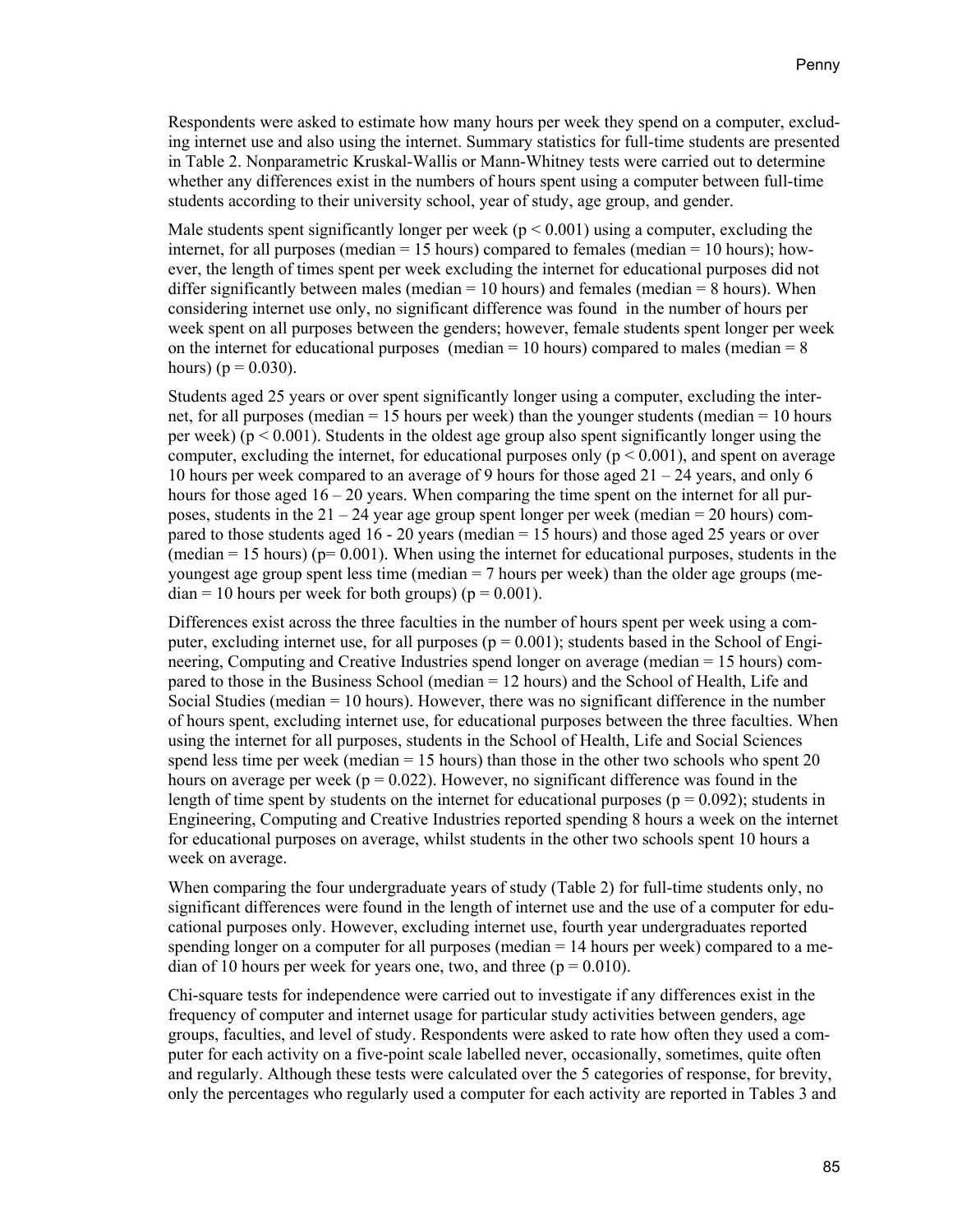4. Since this scale is subjective and doesn't quantify the time spent on each activity, both fulltime and part-time students are included in the analysis of results presented in Tables 3 and 4. Since numerous chi-square tests have been carried out, the potential for Type I error is increased, therefore a Bonferroni correction will be applied when considering the results. To achieve an overall 5% significance level over all tests presented in Tables 3 and 4, only results when  $p \leq$ 0.001 will be considered as statistically significant.

| Table 2. Hours spent per week using a computer by full-time students |                                              |                       |                      |                 |                             |                                            |  |  |
|----------------------------------------------------------------------|----------------------------------------------|-----------------------|----------------------|-----------------|-----------------------------|--------------------------------------------|--|--|
|                                                                      | Median $(25th, 75th$ percentiles)<br>p-value |                       |                      |                 |                             |                                            |  |  |
| <b>Excluding internet use:</b>                                       | <b>All Full-time</b><br><b>Students</b>      |                       | <b>Male Students</b> |                 | <b>Female Stu-</b><br>dents |                                            |  |  |
| All purposes                                                         | 10(5, 20)                                    |                       |                      | 15(8, 25)       | 10(5, 20)                   | $0.001$ <sup>†</sup>                       |  |  |
| <b>Education</b> purposes                                            | 9(4, 15)                                     |                       |                      | 10(4, 18)       | 8(4, 15)                    | $0.594 \tup$                               |  |  |
| Internet use only:                                                   |                                              |                       |                      |                 |                             |                                            |  |  |
| All purposes                                                         | 20(10, 30)                                   |                       |                      | 20(10, 30)      | 17(10, 25)                  | $0.154$ $^{\dagger}$                       |  |  |
| <b>Education purposes</b>                                            | 10(5, 15)                                    |                       |                      | 8(4, 15)        | 10(5, 15)                   | $0.030^{\text{t}}$                         |  |  |
| <b>Excluding internet use:</b>                                       | Aged $16-20$                                 |                       |                      | Aged $20 - 24$  | Aged 25 years               | p-value                                    |  |  |
|                                                                      | years                                        |                       |                      | years           | or over                     |                                            |  |  |
| All purposes                                                         | 10(5, 15)                                    |                       |                      | 10(5, 21)       | 15(7, 29)                   | $< 0.001$ <sup><math>\diamond</math></sup> |  |  |
| <b>Education</b> purposes                                            | 6(3, 10)                                     |                       | 9(4, 15)             |                 | 10(5, 20)                   | $\leq 0.001^{\circ}$                       |  |  |
| Internet use only:                                                   |                                              |                       |                      |                 |                             |                                            |  |  |
| All purposes                                                         | 15(10, 25)                                   |                       | 20(12, 30)           |                 | 15(10,25)                   | $0.001^{\circ}$                            |  |  |
| <b>Education</b> purposes                                            | 7(4, 13)                                     |                       | 10(5, 16)            |                 | 10(5, 15)                   | $0.001^{\circ}$                            |  |  |
| <b>Excluding internet use:</b>                                       | Health, Life &<br><b>Eng., Computing</b>     |                       |                      | <b>Business</b> | p-value                     |                                            |  |  |
|                                                                      | & Creative Ind.                              | <b>Social Studies</b> |                      | <b>School</b>   |                             |                                            |  |  |
| All purposes                                                         | 15(7, 25)                                    |                       |                      | 10(5, 19)       | 12(5, 20)                   | $0.001$ $^{\lozenge}$                      |  |  |
| <b>Education</b> purposes                                            | 10(4, 20)                                    |                       |                      | 7(4, 15)        | 10(5, 15)                   | $0.060^{\circ}$                            |  |  |
| Internet use only:                                                   |                                              |                       |                      |                 |                             |                                            |  |  |
| All purposes                                                         | 20(10, 30)                                   |                       |                      | 15(10, 25)      | 20(10,30)                   | $0.022^{\circ}$                            |  |  |
| <b>Education</b> purposes                                            | 8(5, 15)                                     |                       | 10(5, 15)            |                 | 10(5, 17)                   | $0.092^{\circ}$                            |  |  |
|                                                                      | <b>Year of Study</b>                         |                       |                      |                 |                             |                                            |  |  |
| <b>Excluding internet use:</b>                                       | <b>First</b>                                 | <b>Second</b>         |                      | <b>Third</b>    | Fourth                      | p-value                                    |  |  |
| All purposes                                                         | 10(5, 20)                                    | 10(6, 20)             |                      | 10(5, 21)       | 14(7, 25)                   | $0.010^{\circ}$                            |  |  |
| <b>Education</b> purposes                                            | 7(4, 14)                                     | 10(5, 15)             |                      | 8(4, 15)        | 10(5, 20)                   | $0.118^{\circ}$                            |  |  |
| Internet use only:                                                   |                                              |                       |                      |                 |                             |                                            |  |  |
| All purposes                                                         | 15(10,25)                                    | 20(10,25)             |                      | 20(12,30)       | 20(10,30)                   | $0.057^{\circ}$                            |  |  |
| <b>Education</b> purposes                                            | 10(4, 15)                                    | 10(5, 15)<br>8(4, 15) |                      | 10(5, 15)       | $0.708^{\circ}$             |                                            |  |  |

*Mann-Whitney Test † Kruskal-Wallis Test ◊*

Male respondents (76.5%) reported more regular use of a computer for preparing essays compared to  $62.2\%$  of females ( $p = 0.001$ ), and  $42.9\%$  of males reported regular use for preparing presentations compared to 37.8% of females. ( $p = 0.001$ ). However females reported more regular use for drawing (17.1%) compared to only 9.8% of males (p < 0.001). Male respondents reported regular use of the internet in connection with their studies more often than females; 76.9% of males regularly download department materials compared to  $63.0\%$  of females ( $p < 0.001$ );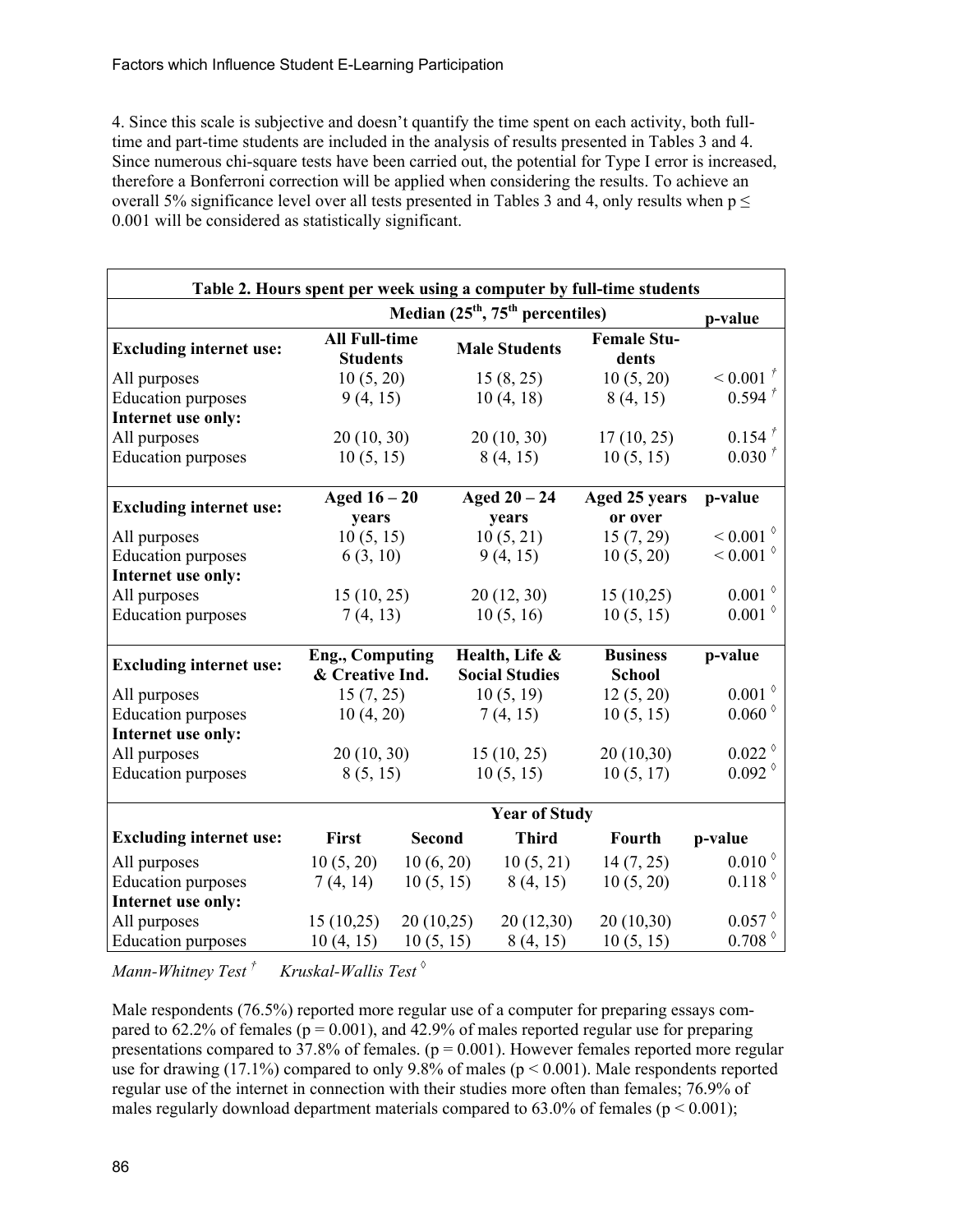40.9% of males regularly submit coursework online compared to only 25.4% of females ( $p =$ 0.001); and 27.9% of males compared to 20.4% of females regularly search for study related information ( $p < 0.001$ ).

|                             |           |                           | Table 3. Participation in Study Activities according to Age and Gender |                 |  |  |
|-----------------------------|-----------|---------------------------|------------------------------------------------------------------------|-----------------|--|--|
|                             |           | <b>Male Students</b>      | <b>Female Students</b>                                                 | $\gamma^2$ test |  |  |
|                             |           | % regular use             |                                                                        | p               |  |  |
| Computer use:               |           |                           |                                                                        |                 |  |  |
| Essays                      |           | 76.5%                     | 62.2%                                                                  | 0.001           |  |  |
| Presentations               |           | 42.9%                     | 37.8%                                                                  | 0.001           |  |  |
| Reading                     |           | 53.4%                     | 39.9%                                                                  | 0.025           |  |  |
| Drawing                     |           | 9.8%                      | 17.1%                                                                  | ${}< 0.001$     |  |  |
| Spreadsheet                 |           | 16.3%                     | 18.3%                                                                  | 0.016           |  |  |
| Statistics/ maths           |           | 8.4%                      | 7.9%                                                                   | 0.011           |  |  |
| Image/video                 |           | 13.2%                     | 13.6%                                                                  | 0.004           |  |  |
| Internet use:               |           |                           |                                                                        |                 |  |  |
| Contact lecturers           |           | 36.2%                     | 25.2%                                                                  | 0.002           |  |  |
| Contact students            |           | 25.9%                     | 17.0%                                                                  | 0.003           |  |  |
| Dept web pages              |           | 38.2%                     | 31.0%                                                                  | 0.278           |  |  |
| Download dept materials     |           | 76.9%                     | 63.0%                                                                  | ${}< 0.001$     |  |  |
| <b>Additional materials</b> |           | 65.4%                     | 50.4%                                                                  | 0.007           |  |  |
| Submit coursework           |           | 40.9%                     | 25.4%                                                                  | 0.001           |  |  |
| Online discussion           |           | 14.2%                     | 9.3%                                                                   | 0.155           |  |  |
| Study-related information   |           | 27.9%                     | 20.4%                                                                  | < 0.001         |  |  |
|                             |           | <b>Age Group in Years</b> |                                                                        |                 |  |  |
|                             | $16 - 20$ | $21 - 24$<br>25 or over   |                                                                        | $\chi^2$ test   |  |  |
|                             |           | % regular use             |                                                                        |                 |  |  |
| <b>Computer use:</b>        |           |                           |                                                                        |                 |  |  |
| Essays                      | 66.5%     | 73.1%                     | 75.1%                                                                  | 0.365           |  |  |
| Presentations               | 40.7%     | 42.1%                     | 41.4%                                                                  | 0.1041          |  |  |
| Reading                     | 43.4%     | 53.0%                     | 50.0%                                                                  | 0.229           |  |  |
| Drawing                     | 11.5%     | 13.0%                     | 12.3%                                                                  | 0.183           |  |  |
| Spreadsheet                 | 12.1%     | 17.1%                     | 20.8%                                                                  | 0.143           |  |  |
| Statistics/maths            | 8.8%      | 10.3%                     | 5.1%                                                                   | 0.001           |  |  |
| Image/video                 | 11.5%     | 19.1%                     | 10.2%                                                                  | 0.001           |  |  |
| Internet use:               |           |                           |                                                                        |                 |  |  |
| Contact lecturers           | 21.4%     | 36.6%                     | 37.1%                                                                  | 0.010           |  |  |
| Contact students            | 17.6%     | 25.5%                     | 24.5%                                                                  | 0.020           |  |  |
| Dept web pages              | 28.2%     | 34.9%                     | 42.6%                                                                  | 0.257           |  |  |
| Download dept materials     | 72.5%     | 72.2%                     | 72.9%                                                                  | 0.828           |  |  |
| <b>Additional materials</b> | 50.0%     | 63.3%                     | 65.4%                                                                  | 0.022           |  |  |
| Submit coursework           | 27.6%     | 35.7%                     | 41.7%                                                                  | 0.090           |  |  |
| Online discussion           | 7.7%      | 11.2%                     | 17.4%                                                                  | 0.001           |  |  |
| Study-related information   | 20.3%     | 25.9%                     | 28.8%                                                                  | 0.209           |  |  |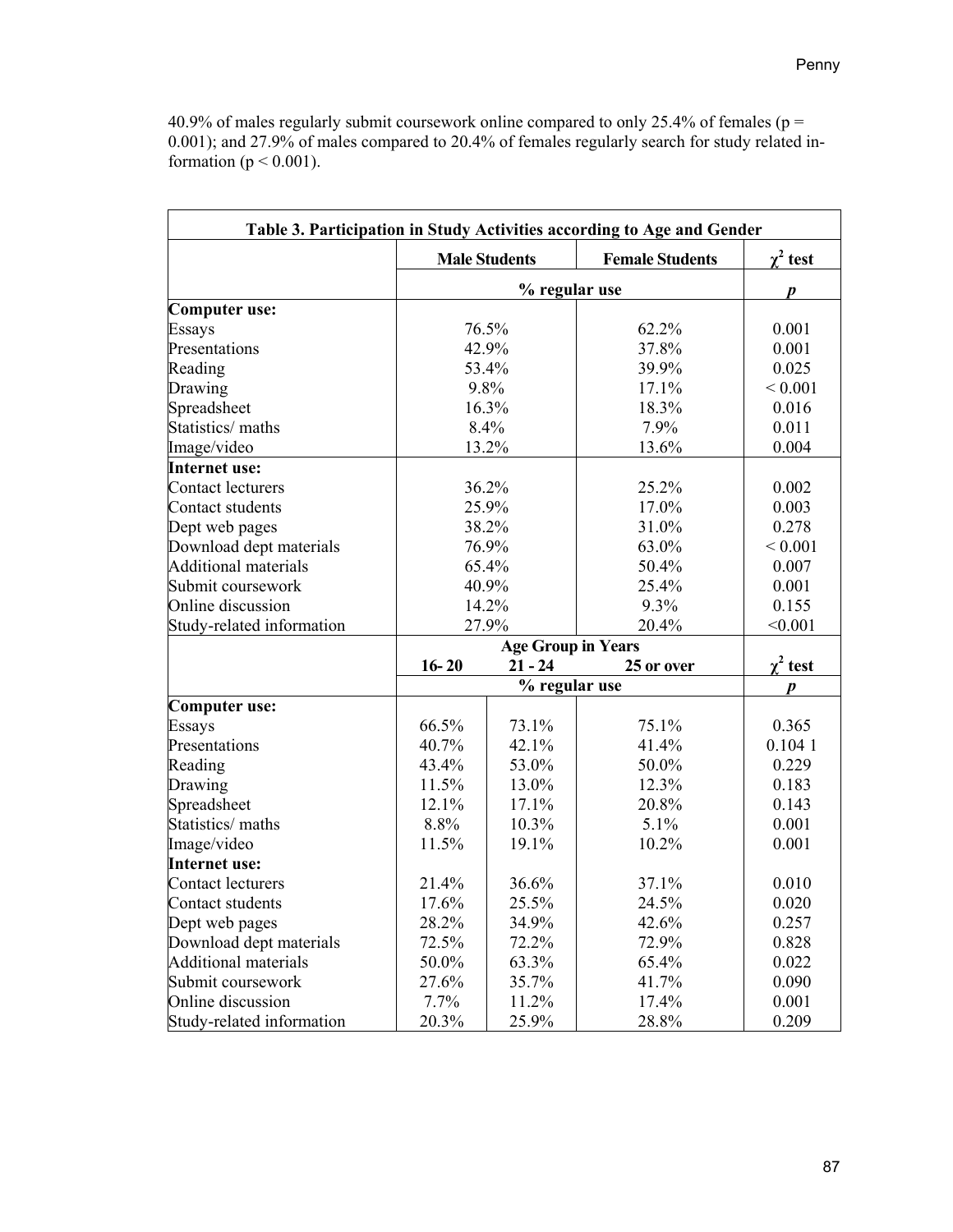| Table 4. Participation in Study Activities according to School and Year of Study |                                       |                  |                                         |                                  |                  |  |  |
|----------------------------------------------------------------------------------|---------------------------------------|------------------|-----------------------------------------|----------------------------------|------------------|--|--|
|                                                                                  | Eng., Comp. &<br><b>Creative Ind.</b> |                  | Health, Life &<br><b>Social Studies</b> | <b>Business</b><br><b>School</b> | $\chi^2$ test    |  |  |
|                                                                                  |                                       | % regular use    |                                         |                                  | $\boldsymbol{p}$ |  |  |
| Computer use:                                                                    |                                       |                  |                                         |                                  |                  |  |  |
| Essays                                                                           | 58.1%                                 |                  | 74.9%                                   | 78.3%                            | ${}_{0.001}$     |  |  |
| Presentations                                                                    | 36.3%                                 |                  | 34.7%                                   | 51.7%                            | ${}< 0.001$      |  |  |
| Reading                                                                          | 37.3%                                 |                  | 55.9%                                   | 49.6%                            | 0.008            |  |  |
| Drawing                                                                          | 23.5%                                 |                  | 6.8%                                    | 9.6%                             | ${}< 0.001$      |  |  |
| Spreadsheet                                                                      | 16.8%                                 |                  | 16.0%                                   | 18.3%                            | ${}< 0.001$      |  |  |
| Statistics/ maths                                                                | 8.0%                                  |                  | 10.1%                                   | 6.5%                             | 0.087            |  |  |
| Image/video                                                                      | 15.6%                                 |                  | 11.4%                                   | 14.0%                            | ${}< 0.001$      |  |  |
| Internet use:                                                                    |                                       |                  |                                         |                                  |                  |  |  |
| Contact lecturers                                                                | 29.1%                                 |                  | 38.1%                                   | 28.7%                            | 0.219            |  |  |
| Contact students                                                                 | 18.4%                                 |                  | 24.3%                                   | 24.3%                            | 0.025            |  |  |
| Dept web pages                                                                   | 27.5%                                 |                  | 42.7%                                   | 34.4%                            | 0.055            |  |  |
| Download dept materials                                                          | 55.3%                                 |                  | 78.2%                                   | 78.3%                            | ${}< 0.001$      |  |  |
| <b>Additional materials</b>                                                      | 53.4%                                 |                  | 63.6%                                   |                                  | 0.157            |  |  |
| Submit coursework                                                                | 26.0%                                 |                  | 48.7%                                   |                                  | ${}_{0.001}$     |  |  |
| Online discussion                                                                | 8.9%                                  |                  | 20.9%                                   |                                  | < 0.001          |  |  |
| Study-related information                                                        | 19.0%                                 |                  | 29.4%                                   |                                  | 0.019            |  |  |
|                                                                                  | 25.7%<br><b>Year of Study</b>         |                  |                                         |                                  |                  |  |  |
|                                                                                  | First                                 | <b>Second</b>    | <b>Third</b>                            | Fourth                           | $\chi^2$ test    |  |  |
|                                                                                  |                                       | $\boldsymbol{p}$ |                                         |                                  |                  |  |  |
| <b>Computer use:</b>                                                             |                                       |                  |                                         |                                  |                  |  |  |
| Essays                                                                           | 68.5%                                 | 76.0%            | 68.3%                                   | 71.8%                            | 0.382            |  |  |
| Presentations                                                                    | 39.9%                                 | 41.9%            | 46.9%                                   | 33.6%                            | ${}< 0.001$      |  |  |
| Reading                                                                          | 46.9%                                 | 51.2%            | 43.4%                                   | 51.8%                            | 0.253            |  |  |
| Drawing                                                                          | 9.1%                                  | 10.1%            | 13.1%                                   | 17.3%                            | 0.007            |  |  |
| Spreadsheet                                                                      | 14.0%                                 | 17.1%            | 22.1%                                   | 11.8%                            | ${}< 0.001$      |  |  |
| Statistics/ maths                                                                | 5.6%                                  | 14.7%            | 8.4%                                    | 7.3%                             | ${}< 0.001$      |  |  |
| Image/video                                                                      | 15.4%                                 | 13.2%            | 15.2%                                   | 12.8%                            | 0.243            |  |  |
| Internet use:                                                                    |                                       |                  |                                         |                                  |                  |  |  |
| Contact lecturers                                                                | 28.0%                                 | 31.8%            | 33.8%                                   | 35.5%                            | 0.089            |  |  |
| Contact students                                                                 | 18.2%                                 | 24.0%            | 26.9%                                   | 22.7%                            | 0.836            |  |  |
| Dept web pages                                                                   | 32.2%                                 | 39.4%            | 37.9%                                   | 40.7%                            | 0.927            |  |  |
| Download dept materials                                                          | 76.1%                                 | 72.9%            | 74.5%                                   | 66.4%                            | 0.837            |  |  |
| <b>Additional materials</b>                                                      | 48.3%                                 | 62.8%            | 60.4%                                   | 61.8%                            | 0.210            |  |  |
| Submit coursework                                                                | 34.5%                                 | 34.6%            | 33.6%                                   | 34.5%                            | 0.504            |  |  |
| Online discussion                                                                | 11.9%                                 | 12.5%            | 12.4%                                   | 6.4%                             | 0.748            |  |  |
| Study-related information                                                        | 25.4%                                 | 23.3%            | 29.0%                                   | 25.5%                            | 0.666            |  |  |

When comparing computer and internet study activities between age groups, the 21 - 24 year age group reported more regular use of mathematics/ statistics packages (10.3%) and for image/ video processing (19.1%) compared to those aged 16 - 20 years (8.8% and 11.5% respectively) and those aged 25 years or over  $(5.1\%$  and 10.2% respectively) ( $p = 0.001$ ). However, those aged 25 years or over reported more regular participation in online discussions (17.4%) compared to those aged 16 - 20 years (7.7%) and those aged  $21$  - 24 years (11.2%) ( $p = 0.001$ ).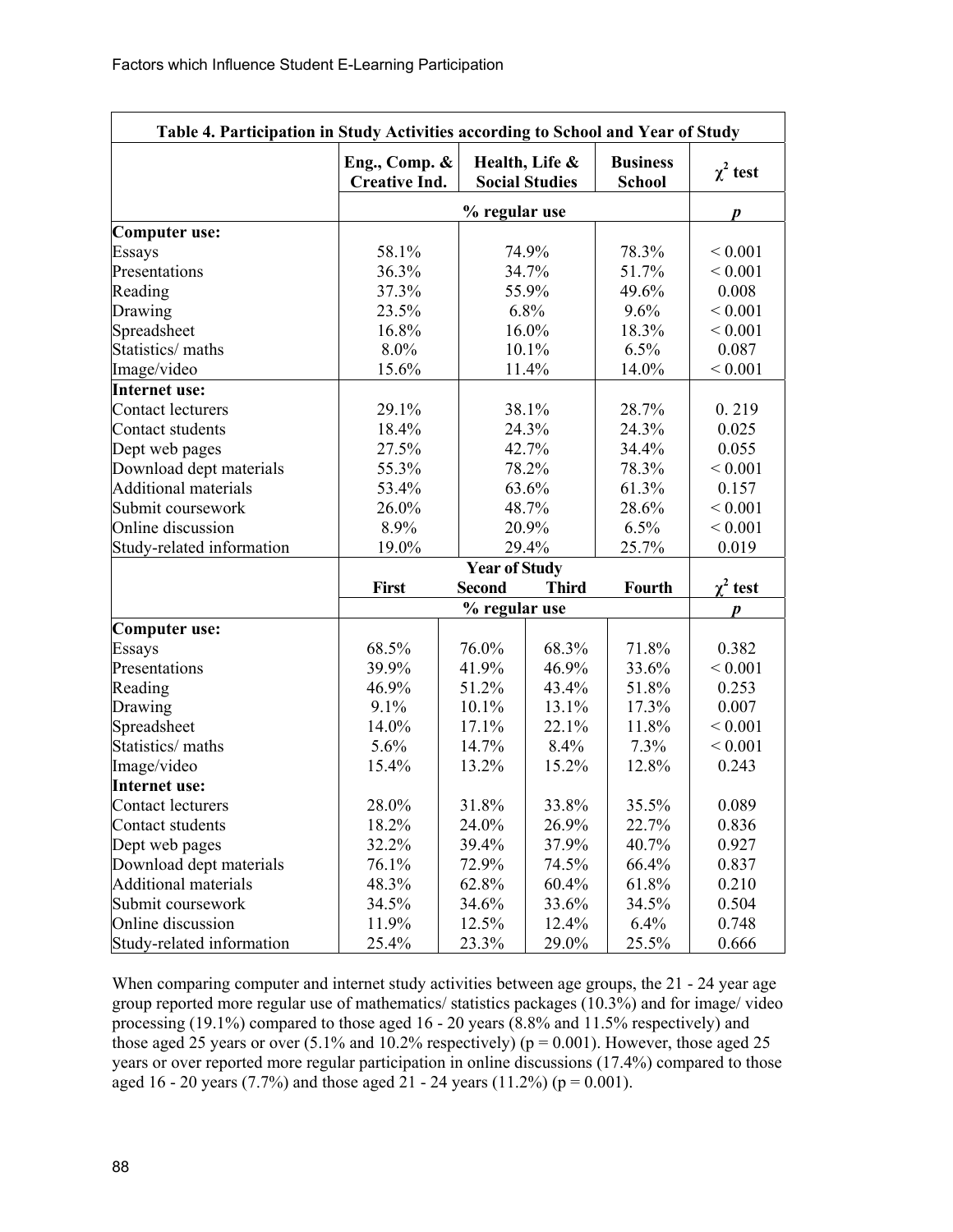Eight of the chi-square tests comparing participation in study activities between the three faculties are significant ( $p < 0.001$ ) (Table 4). Respondents studying in the School of Engineering, Computing and Creative Industries reported more regularly using a computer for drawing (23.5%) and image or video processing (15.6%), but for preparing essays and downloading departmental materials less often than those in the other faculties. Students in the Business School reported regular use of a spreadsheet (18.3%) and for using a computer to prepare presentations (51.7%) more often than students based in the other two schools ( $p < 0.001$ ). Students in Health, Life and Social Studies used the internet more regularly for submitting coursework (48.7%) and participating in online discussions (20.9%).

There were very few significant differences in the use of ICT between the different years of study at undergraduate level, although those in third year of study reported more regular use of a computer to prepare presentations (46.9%) and using a spreadsheet (22.1%), and second year students reported more regularly using mathematics or statistic software (14.7%) (all three results statistically significant at the 0.1% level).

### *Factor Analysis*

A factor analysis was carried out on the fifteen e-learning participation scores (as listed in Tables 3 and 4) to determine any underlying factors or themes which make up the overall student participation in educational usage of computer and internet applications. The Kaiser-Meyer-Olkin measure of sampling adequacy (0.837) indicated that a factor analysis is appropriate, and Bartlett's test of sphericity indicated that the correlation matrix is not equal to the identity matrix ( $p <$ 0.001), i.e., concluding that the strength of the relationship among variables is strong, further confirming that it is appropriate to proceed with a factor analysis.

The principal components method was used to extract the three factors, each of which has an eigenvalue greater than 1, followed by a varimax rotation to aid interpretation of the components. The three factors explained a total of 51.4% of the variability in scores and can be explained as factors relating to participation in (1) information and communication technologies, (2) general educational tools, and (3) technical/ specialised computer software packages. The rotated component matrix is presented in Table 5, and component loadings greater than 0.5 are highlighted in bold.

Factor 1 can be interpreted as participation in information and communication technologies in connection with university studies and has high loadings for contacting lecturers and students, searching for information in departmental and university web pages, participating in online discussions, and submitting assessments online. Factor 2 represents the usage of general educational tools such as writing up work, preparing presentations, reading, and downloading digital teaching materials. Factor 3 represents the use of more technical or specialised software for drawing or constructing, processing images or videos, using statistical or mathematical software and using a spreadsheet. These 15 different types of computer and internet tools and applications, which are commonly used in a higher education environment, can be classified into these three distinct factors.

### *Student Characteristics Associated with the Three ICT Factors*

Logistic regression modelling is used to determine which student characteristics are associated with regularly using (1) information and communication technologies, (2) general educational tools, and (3) specialised computer software packages. The dependent variable is the factor score, which has been converted onto a binary scale and coded as zero (0) if the factor score was less than 0, representing less regular use, and categorised as one (1) if the factor score is greater than or equal to 0, representing regular use of the corresponding factor theme. Since the factor scores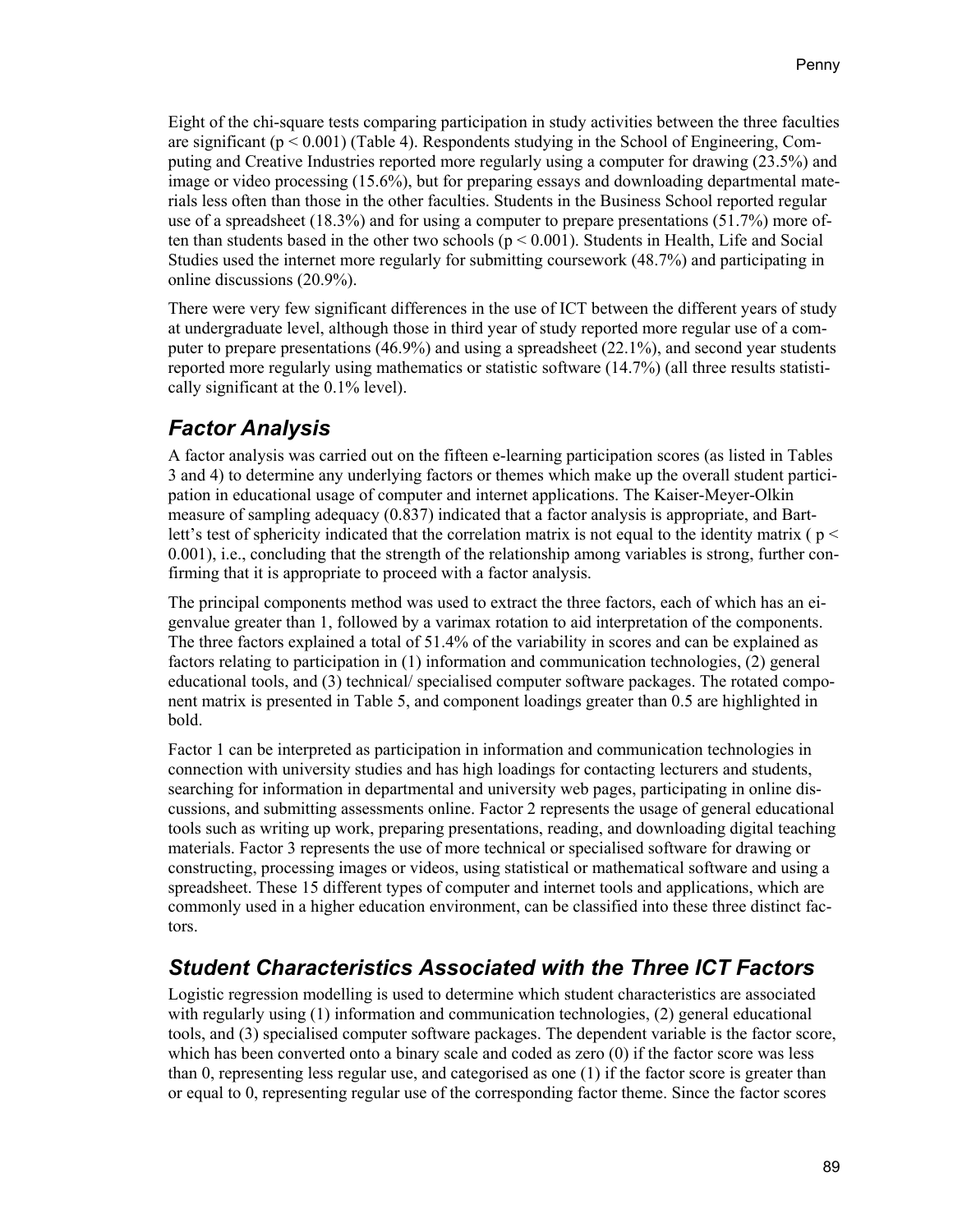were standardised to have mean 0, this ensures roughly equal numbers of students in each of the two categories. The three final logistic regression models are presented in Tables 6 - 8.

| Table 5. Loadings for each of the three factors retained  |       |              |          |  |  |  |
|-----------------------------------------------------------|-------|--------------|----------|--|--|--|
| Participation in activities in connection with university |       | Factor       |          |  |  |  |
| studies                                                   | 1     | $\mathbf{2}$ | 3        |  |  |  |
| writing essays, reports, other papers                     | 0.012 | 0.736        | 0.152    |  |  |  |
| preparing presentations                                   | 0.039 | 0.534        | 0.455    |  |  |  |
| reading digital education materials                       | 0.133 | 0.680        | 0.175    |  |  |  |
| software for drawing/constructing                         | 0.027 | $-0.042$     | 0.754    |  |  |  |
| using spreadsheet                                         | 0.116 | 0.153        | 0.710    |  |  |  |
| statistical or math software                              | 0.072 | 0.091        | 0.680    |  |  |  |
| image / video software                                    | 0.101 | 0.065        | 0.645    |  |  |  |
| contact lecturers                                         | 0.599 | 0.358        | 0.139    |  |  |  |
| contact students                                          | 0.647 | 0.273        | 0.102    |  |  |  |
| search for information on dept web pages                  | 0.517 | 0.451        | 0.013    |  |  |  |
| download materials from webCT or lecturer's webpage       | 0.293 | 0.628        | $-0.099$ |  |  |  |
| find additional teaching materials or info                | 0.364 | 0.617        | $-0.009$ |  |  |  |
| submit coursework or assessments                          | 0.673 | 0.022        | 0.016    |  |  |  |
| online discussions connected to studies                   | 0.817 | $-0.054$     | 0.128    |  |  |  |
| find study-related information                            | 0.634 | 0.286        | 0.113    |  |  |  |

Student age, gender, and school of study were found to be independently associated with regular use of a computer for information and communication purposes in connection with university studies (Table 6). Compared to students aged between 16-20 years, older students have a significantly increased odds ratio (OR) of reporting regular information and communication usage; those aged 21 – 24 years have an OR of 2.56 (95% confidence interval is 1.65 to 3.97) ( $p <$ 0.001), and those aged 25 years or over have an OR of 2.17 (95% confidence interval is 1.43 to 3.31) ( $p < 0.001$ ). Males are significantly less likely than females to use a computer for information and communication purposes (OR =  $0.40$ ; 95% confidence interval is 0.21 to 0.79) (p = 0.008). Students based in the School of Health, Life and Social Studies have an increased odds ratio (OR =  $1.86$ ; 95% confidence interval is 1.02 to 3.41) of reporting regular information and communication usage compared to students based in the School of Engineering, Computing and Creative Industries. An interaction term between school and gender is also included in the model. Although males generally report less regular usage of information and communication, this is not the case for male students based in the Business School; these male students are more likely to report regular usage.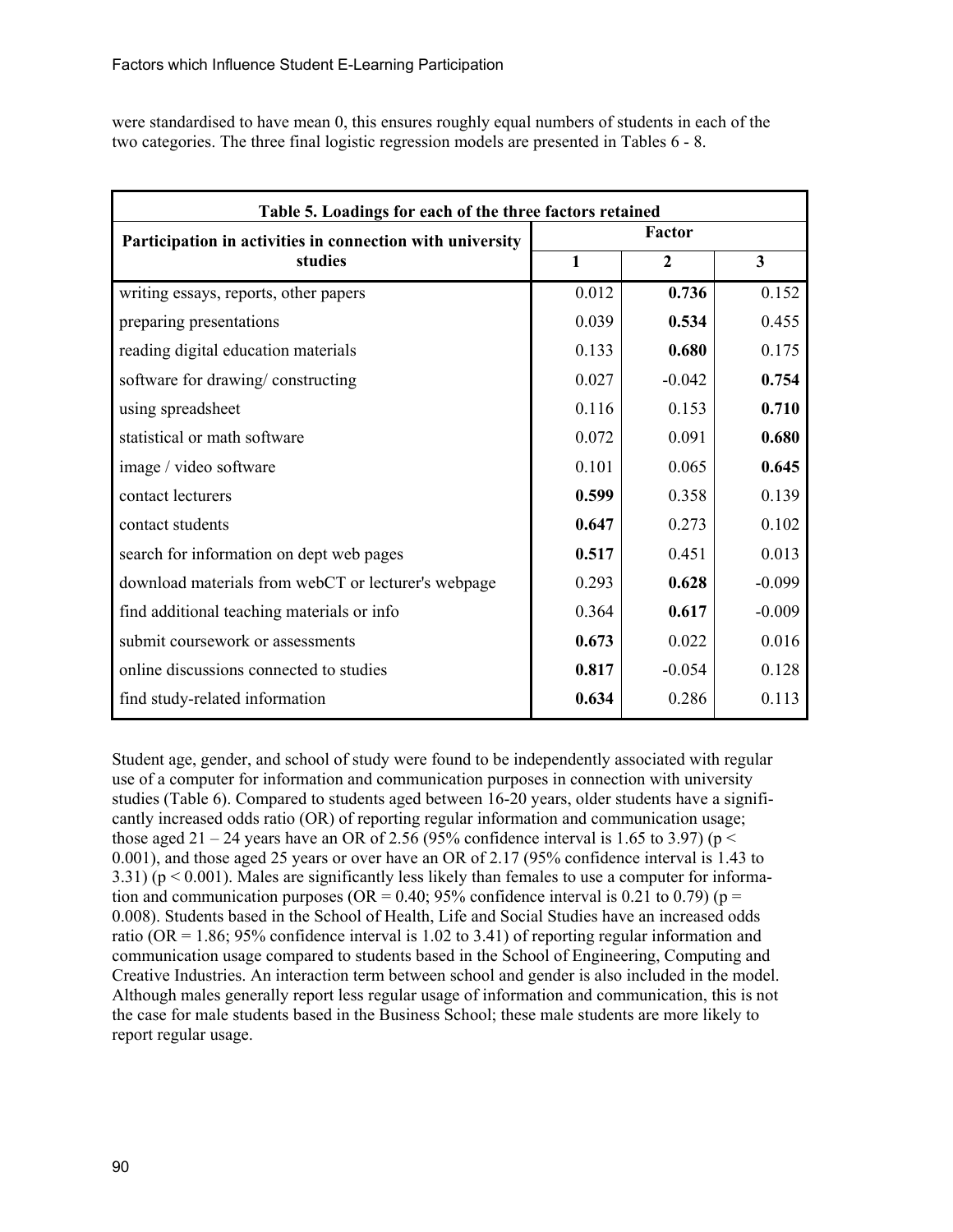| Table 6. Model 1: Factors Associated with Information and Communication Use |     |                    |           |         |  |  |  |
|-----------------------------------------------------------------------------|-----|--------------------|-----------|---------|--|--|--|
| Factor                                                                      | N   | <b>OR (95% CI)</b> | Wald (df) | p-value |  |  |  |
| Age Group: $16 - 20$ years                                                  | 180 | 1.00               | 19.8(2)   | < 0.001 |  |  |  |
| $21 - 24$ years                                                             | 204 | 2.56(1.65, 3.97)   | 17.5(1)   | < 0.001 |  |  |  |
| 25 years or over                                                            | 224 | 2.17(1.43, 3.31)   | 13.0(1)   | < 0.001 |  |  |  |
| Female<br>Gender:                                                           | 395 | 1.00               |           |         |  |  |  |
| Male                                                                        | 213 | 0.40(0.21, 0.79)   | 7.0(1)    | 0.008   |  |  |  |
| School: Eng, Comp & Creative Ind                                            | 165 | 1.00               | 19.9(2)   | < 0.001 |  |  |  |
| Health, Life & Social Studies                                               | 226 | 1.86(1.02, 3.41)   | 4.0(1)    | 0.044   |  |  |  |
| <b>Business School</b>                                                      | 217 | 0.65(0.35, 1.21)   | 1.8(1)    | 0.177   |  |  |  |
| School * Gender Interaction:                                                |     |                    |           |         |  |  |  |
| Eng, Comp & Creative Ind * Female                                           | 59  | 1.00               | 6.5(2)    | 0.038   |  |  |  |
| Health, Life & Social Studies * Male                                        | 41  | 1.03(0.39, 2.69)   | 0.0(1)    | 0.958   |  |  |  |
| Business School * Male                                                      | 66  | 2.76(1.13, 6.75)   | 5.0(1)    | 0.026   |  |  |  |

Student gender and school of study were found to be independently associated with reporting regular usage of a computer for general educational use (Table 7). Males were significantly less likely to report regular usage compared to females ( $OR = 0.50$ ;  $95\%$  confidence interval is 0.27 to  $(0.95)$  ( $p = 0.035$ ), and students in the Business School were more than twice as likely to report usage compared to students in Engineering, Computing and Creative Industries ( $OR = 2.20$ ;  $95\%$ ) confidence interval is 1.17 to 4.13) ( $p = 0.014$ ). However, the interaction term between school and gender shows that this trend does not hold for male students based in the School of Health, Life and Social Studies, as this group of male students are more likely to report usage for general educational use.

| Table 7. Model 2: Factors Associated with General Educational Use |                                      |     |                    |           |         |  |  |
|-------------------------------------------------------------------|--------------------------------------|-----|--------------------|-----------|---------|--|--|
| Factor                                                            |                                      | N   | <b>OR (95% CI)</b> | Wald (df) | p-value |  |  |
| Gender:                                                           | Female                               | 401 | 1.00               |           |         |  |  |
|                                                                   | Male                                 | 219 | 0.50(0.27, 0.95)   | 4.4(1)    | 0.035   |  |  |
|                                                                   | School: Eng, Comp & Creative Ind.    | 169 | 1.00               | 11.3(2)   | 0.004   |  |  |
|                                                                   | Health, Life & Social Studies        | 229 | 1.03(0.57, 1.87)   | 0.12(1)   | 0.912   |  |  |
|                                                                   | <b>Business School</b>               | 222 | 2.20(1.17, 4.13)   | 6.0(1)    | 0.014   |  |  |
|                                                                   | School * Gender Interaction:         |     |                    |           |         |  |  |
|                                                                   | Eng, Comp & Creative Ind * Female    | 60  | 1.00               | 6.7(2)    | 0.035   |  |  |
|                                                                   | Health, Life & Social Studies * Male | 43  | 2.57(1.00, 6.59)   | 3.9(1)    | 0.050   |  |  |
|                                                                   | Business School * Male               | 67  | 0.80(0.33, 1.92)   | 0.3(1)    | 0.614   |  |  |

Student gender and location of a student's permanent home were independently associated with regular use of more specialised software (Table 8). Males were almost twice as likely as females  $(p < 0.001)$  to regularly use specialised software (OR = 1.99, 95% confidence interval is 1.41 to 2.81). Also, students whose permanent home address is outside the UK were more likely to regu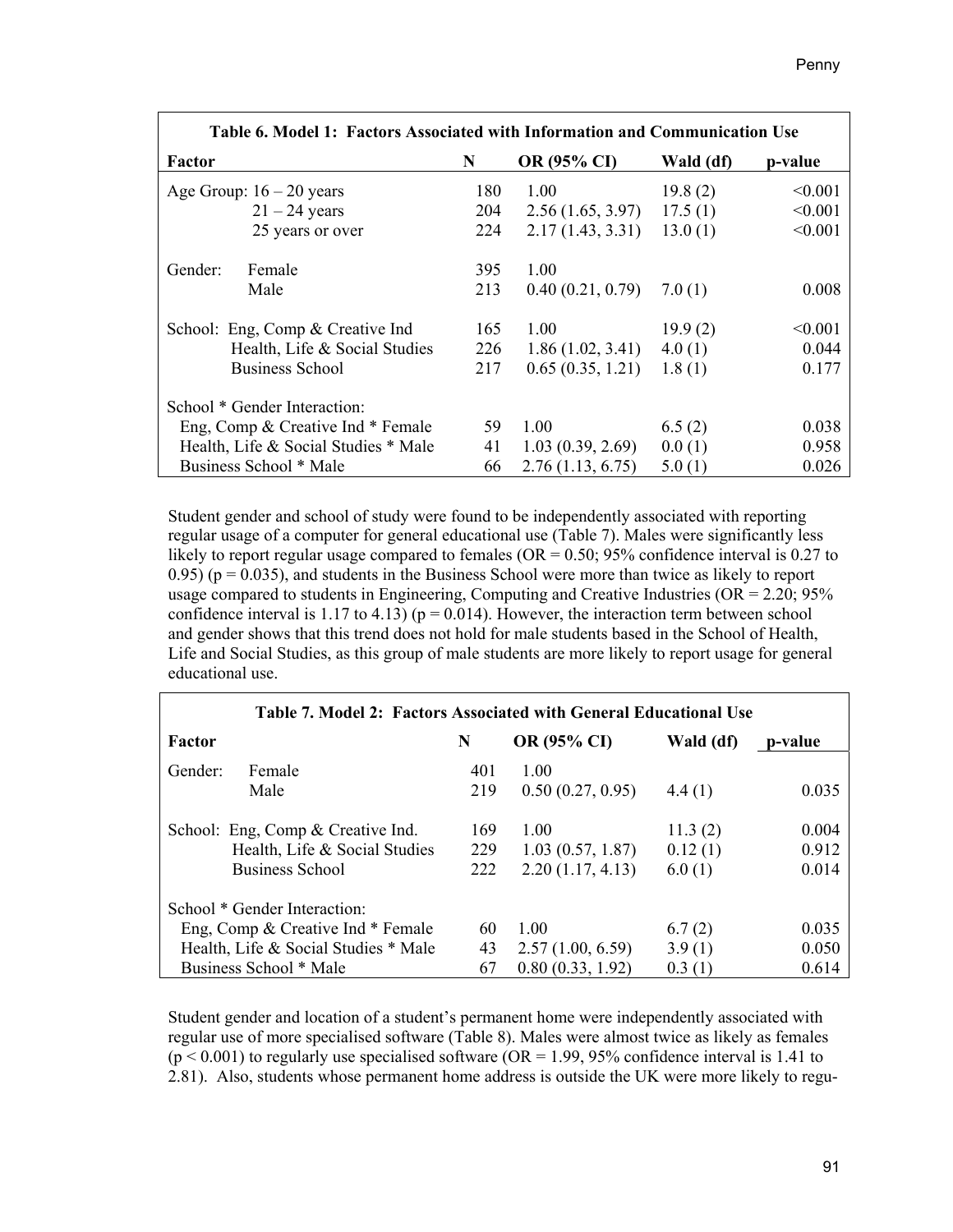larly use specialised software ( $OR = 1.91$ ) compared to students whose permanent home is in Edinburgh ( $p = 0.003$ ).

| Table 8. Model 3: Factors Associated with Specialised Software Use |                       |     |                  |           |         |  |  |
|--------------------------------------------------------------------|-----------------------|-----|------------------|-----------|---------|--|--|
| Factor                                                             |                       | N   | OR (95% CI)      | Wald (df) | p-value |  |  |
| Permanent Home:                                                    |                       |     |                  |           |         |  |  |
|                                                                    | Edinburgh             | 174 | 1.00             | 15.0(3)   | 0.002   |  |  |
|                                                                    | Elsewhere in Scotland | 192 | 0.90(0.59, 1.39) | 0.2(1)    | 0.635   |  |  |
|                                                                    | Elsewhere in UK       | 51  | 1.38(0.73, 2.61) | 1.0(1)    | 0.321   |  |  |
|                                                                    | Outside the UK        | 203 | 1.91(1.25, 2.92) | 8.9(1)    | 0.003   |  |  |
|                                                                    |                       |     |                  |           |         |  |  |
| Gender:                                                            | Female                | 401 | 1.00             |           |         |  |  |
|                                                                    | Male                  | 219 | 1.99(1.41, 2.81) | 15.3(1)   | < 0.001 |  |  |

# **Discussion**

The vast majority of students had unlimited use of a computer (97.5%) and internet access (96.9%) at home. Although males reported spending longer per week on average than females using a computer for all purposes excluding the internet, females spent longer using the internet for educational purposes than males. These findings confirm those found by Adamus, Kerres, Getto, and Engelhardt (2009) and Cuadrado-Garcia, Ruiz-Molina, M., & Montoro-Pons (2010), that although men are more prone to use computers than females, females tend to prefer communicative activities. Also, Bruestle et al. (2009) argue that e-learning, through its flexible and interactive learning approach, is most suited to women.

Student age was also associated with the length of time spent on a computer; those aged 25 years or over spent longer using a computer excluding internet use than the younger students, although those aged  $21 - 24$  years spent longer using the internet for all purposes and those aged  $16 - 20$ years spent less time using the internet for educational purposes. These differences in time spent between genders and age groups may be due to differences in motivation between genders or age groups, or these differences could be partly due to computer literacy or computing experience of the different groups of students, i.e., it may be that some students are less computer literate and therefore spend longer than more literate students to complete a similar task.

Students based in the School of Engineering, Computing and Creative Industries spent significantly longer using a computer excluding internet use than the other faculties; this may at least be partly explained by the programmes of study within this particular school, and it is not surprising that, for example, computing students spend longer using a computer than students based in other schools. Students in the School of Health, Life and Social Studies reported spending less time using the internet; this school includes nursing students, many of whom with be involved in practical placements or studies and, hence, may have less time available to surf the internet. When comparing full-time undergraduate students, those in fourth year spent significantly longer using a computer excluding internet use than those in earlier years; it may be that fourth year students are more motivated to complete their studies with a good degree pass, and many may be working on writing up a dissertation project.

The chi-square test results (Tables 3 and 4) indicate many differences between genders and age groups in regular use of a computer for various study activities; generally males reported participating in many of the study activities more often than females, and those aged 25 years or over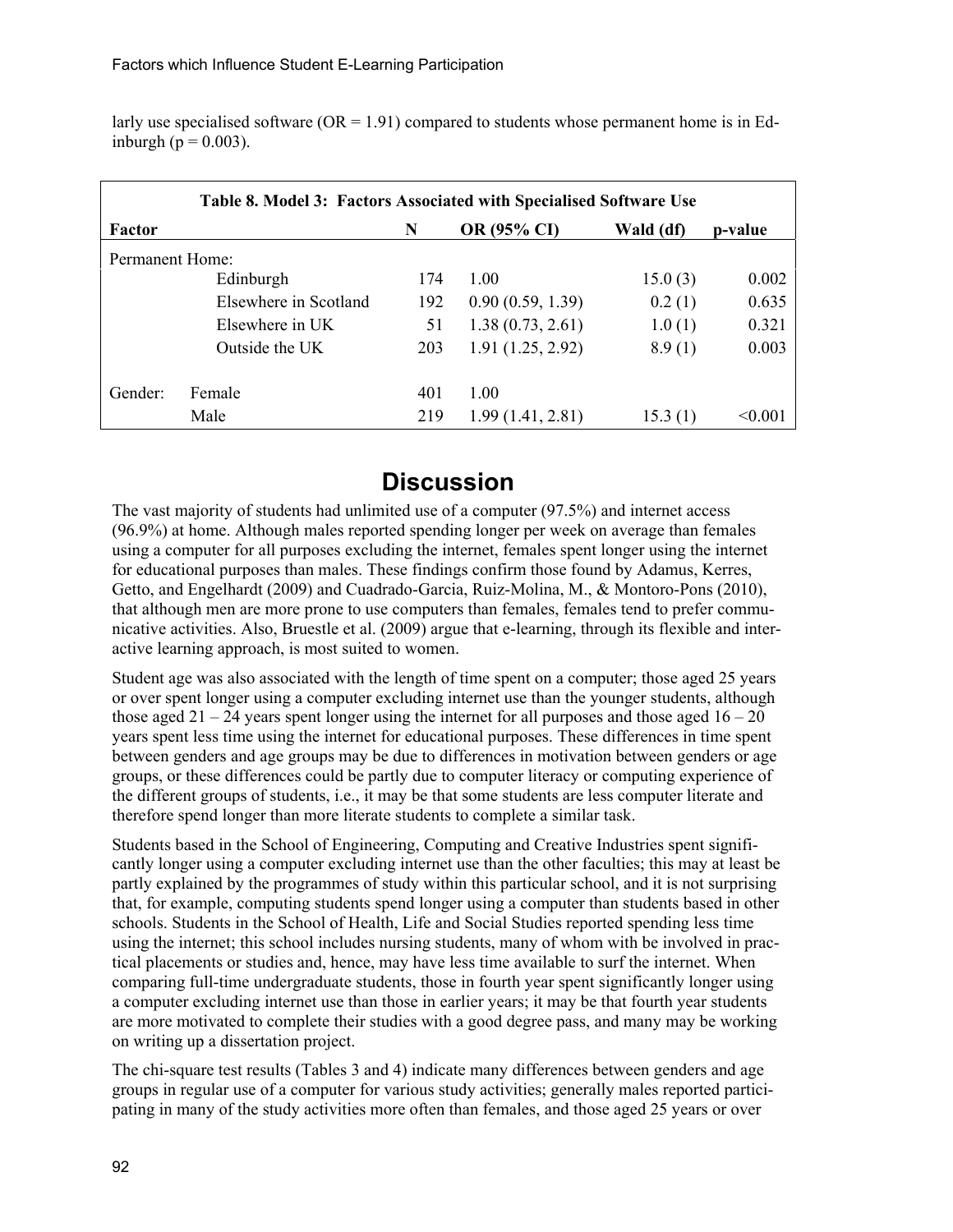tended to participate more often than the younger age groups. Differences in participation of the various activities also exist between the different schools, e.g., students in the Business School more regularly use a computer for preparing essays and presentations, and students in Engineering, Computing and Creative industries reported using a computer for drawing or image or video processing more often. Fewer differences exist between the years of undergraduate study; those students in third year reported using a computer for preparing presentations and using a spreadsheet more often, and those in second year reported using mathematics or statistics software more often than those in other years of study.

An exploratory factor analysis revealed three underlying factors which represent the overall student participation in computer and internet applications for educational use (Table 5). Although these three factors account for only 51.4% of the variability in the data, this technique has enabled the 15 individual study activities to be reduced to 3 distinct factors, each of which contain activities which are related to one another and fall within a type of participation activity. Hrastinski (2009) suggests that online learner participation moves beyond conceptualising participation as writing and should include terms such as doing and belonging, and Hrastinski emphasises that students learn both online, e.g., by computer-mediated communication with peers and teachers, and offline, e.g., by reading course literature. The three factors determined in this paper confirm that e-learning participation should not be measured by one type of activity alone and should be viewed in terms of different constructs or themes of e-learning participation, namely, information and communication, usage of general educational tools, and use of specialised software.

Logistic regression modelling was used to determine which student characteristics were associated with regular participation in each of the three distinct factors or themes (Tables 6 - 8). Students aged over 20 years, who are female or based in the School of Health, Life and Social studies were more likely to use a computer for information and communication. However, the interaction term shows that this general trend does not apply to students who are based in the Business School; since males are more likely to use a computer for information and communication than females within this school.

Female students and those based in the Business School were found to be more likely to regularly use a computer for general educational use, except for male students based in the School of Health, Life and Social Studies, who were more likely than females to report using a computer for general educational purposes.

Male students or students whose permanent home is outside the UK are more likely to use specialised software than female students or those from the UK. This finding may suggest that more male than female students choose to study modules with a high technical or mathematical content and also that students from outside the UK are more likely to study modules which involve the use of specialised mathematical, statistical or technical software.

The findings presented in this paper are based on a sample of students from a UK university and will therefore be subject to sampling variability. However, the sample includes respondents from a wide range of ages, from both genders, and from each of the Schools; hence, the sample is believed to be reasonably representative of the student population.

Although numerous statistical tests have been carried out which will increase the Type I error, a Bonferroni correction has been applied to the significance level when interpreting these tests in order to reduce the overall Type I error.

### **Conclusions**

The descriptive statistics and statistical tests presented in this paper confirm that differences exist between students, mainly according to gender, age group, and School of study, in their participa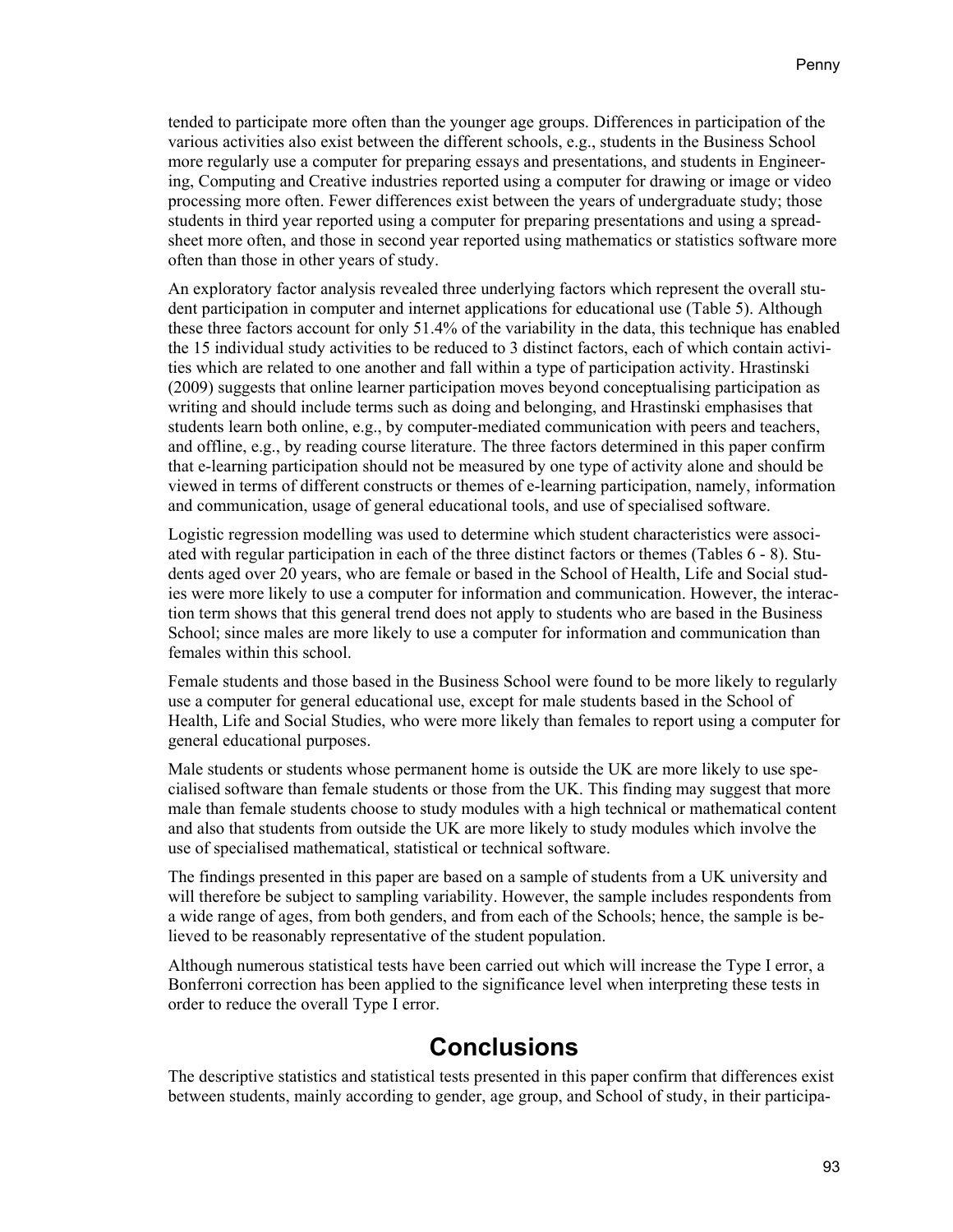tion in the different types of e-learning activities. The use of factor analysis has enabled computer usage in higher education to be classified into three types of e-learning activity: for the purposes of information and communication, general educational use, and the use of specialised software. The logistic regression models build on the initial statistical test results by confirming that usages of the different types of e-learning activities, as determined using factor analysis, are associated with faculty of study, gender, and other demographic variables.

It is proposed that all e-learning use in higher education can be incorporated into one of these three constructs or themes of e-learning activity. Providers and teachers of higher education may find it useful to consider each of these three themes of e-learning activity on an individual basis when designing, developing, or managing ICT systems and also when considering the training needs of both staff and student groups.

It is known that students who participate in online activities most often are more likely to be higher achievers in their educational studies (Davies & Graff, 2005; Sivapalan & Cregan, 2005). The findings reported in this paper will aid in targeting resources to encourage those groups of students who currently participate least often in e-learning activities, with an aim to enhancing student engagement and student learning.

### **Acknowledgement**

I wish to thank all students who completed the online questionnaire survey, both for their time contribution and for providing information relating to their e-learning participation.

# **References**

- Adamus, T., Kerres, M., Getto, B., & Engelhardt, N. (2009) Gender and e-tutoring A concept for gender sensitive e-tutor training programs. *5th European Symposium on Gender and ICT Digital Cultures: Participation – Empowerment – Diversity*, March 5-7, 2009 – University of Bremen. Retrieved February 11, 2011, from [http://www.informatik.uni](http://www.informatik.uni-bremen.de/soteg/gict2009/proceedings/GICT2009_Adamus.pdf)[bremen.de/soteg/gict2009/proceedings/GICT2009\\_Adamus.pdf](http://www.informatik.uni-bremen.de/soteg/gict2009/proceedings/GICT2009_Adamus.pdf)
- Alavi, M., & Dufner, D. (2005). Technology-mediated collaborative learning: A research perspective. In S.R. Hiltz & R. Goldman (Eds.), *Learning together online: Research on asynchronous learning networks* (pp. 191-213). Mahwah, NJ: Lawrence Erlbaum.
- Arabasz, P., & Baker, M.B. (2003). *Evolving campus support models for e-learning courses*. ECAR Educause Center for Applied Research. Retrieved October 3, 2010, from [http://net.educause.edu/ir/library/pdf/ecar\\_so/ers/ERS0303/EKF0303.pdf](http://net.educause.edu/ir/library/pdf/ecar_so/ers/ERS0303/EKF0303.pdf)
- Bento, R., & Schuster, C. (2003). Participation: The online challenge. In A. Aggarwal (Ed.), *Web-based education: Learning from experience* (pp. 156-164). Hershey, PA: Idea Group Publishing.
- Bruestle, P., Haubner, D., Schinzel, B., Holthaus, M., Remmele, B., Schirmir, D., & Reips, U. D. (2009). Doing e-learning/ doing gender? Examining the relationship between students' gender concepts and elearning technology. *5th European Symposium on Gender & ICT Digital Cultures: Participation – Empowerment – Diversity*, March 5-7, 2009 – University of Bremen. Retrieved February 11, 2011, from [http://www.informatik.uni-bremen.de/soteg/gict2009/proceedings/GICT2009\\_Bruestle.pdf](http://www.informatik.uni-bremen.de/soteg/gict2009/proceedings/GICT2009_Bruestle.pdf)
- Christie, M. F., & Ferdos, F. (2004). The mutual impact of educational and information technologies: Building a pedagogy of e-learning. *Journal of Information Technology Impact, 4*(1), 15-26.
- Concannon, F., Flynn, A., & Campbell, M. (2005). What campus-based students think about the quality and benefits of e-learning. *British Journal of Educational Technology, 36*(3), 501-512.
- Cuadrado-Garcia, M., Ruiz-Molina, M., & Montoro-Pons, J.D. (2010). Are there gender differences in elearning use and assessment? Evidence from an interuniversity online project in Europe. *Procedia Social and Behavioral Sciences, 2*, 367-371.